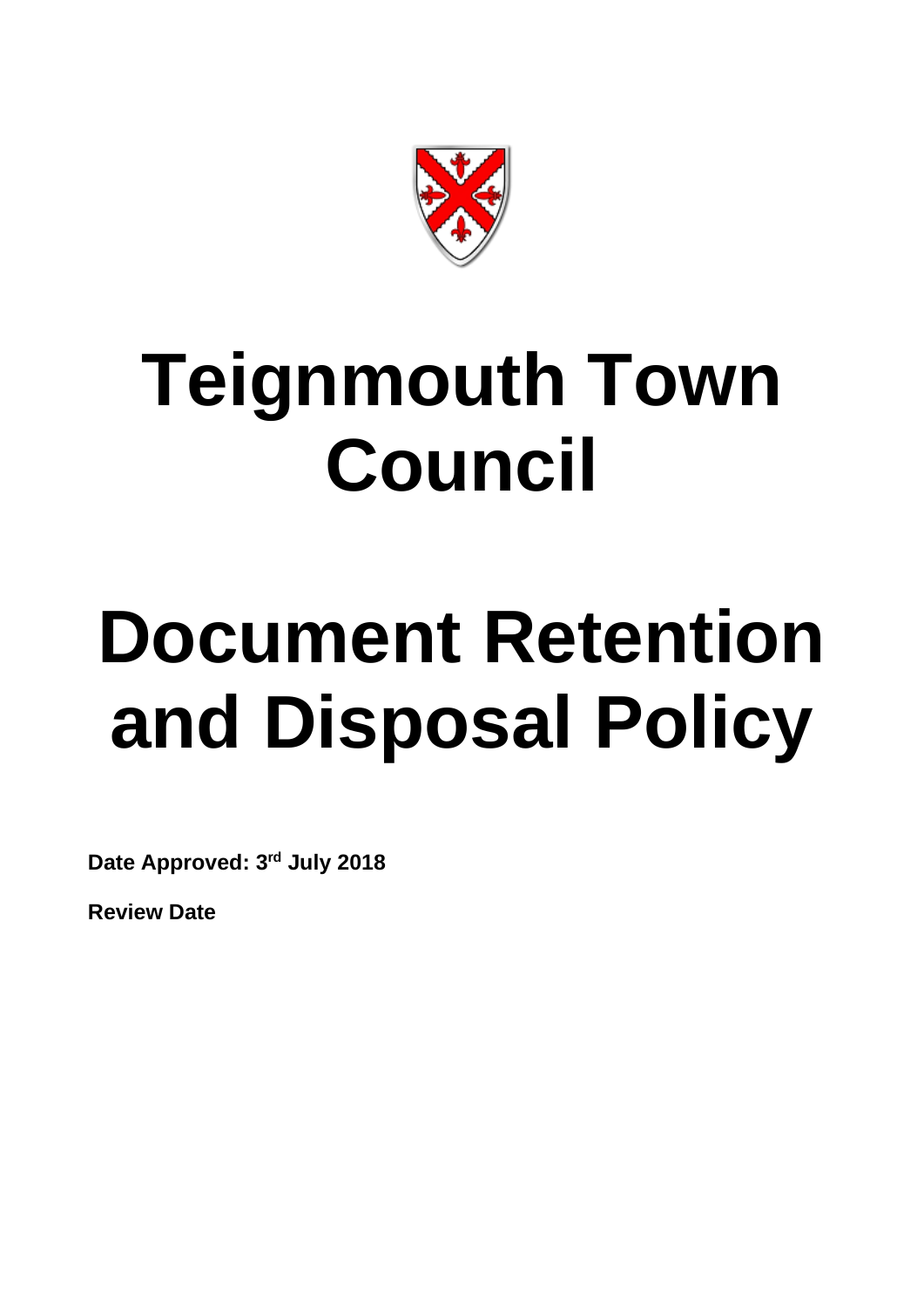## **Document Retention and Disposal Policy**

# **1. Introduction**

- 1.1 The Council accumulates a vast amount of information and data during the course of its everyday activities. This includes data generated internally in addition to information obtained from individuals and external organisations. This information is recorded in various different types of document.
- 1.2 Records created and maintained by the Council are an important asset and as such measures need to be undertaken to safeguard this information. Properly managed records provide authentic and reliable evidence of the Council's transactions and are necessary to ensure it can demonstrate accountability.
- 1.3 Documents may be retained in either 'hard' paper form or in electronic forms. For the purpose of this policy, 'document' and 'record' refers to both hard copy and electronic records.
- 1.4 It is imperative that documents are retained for an adequate period of time. If documents are destroyed prematurely the Council and individual officers concerned could face prosecution for not complying with legislation and it could cause operational difficulties, reputational damage and difficulty in defending any claim brought against the Council.
- 1.5 In contrast to the above the Council should not retain documents longer than is necessary. Timely disposal should be undertaken to ensure compliance with the General Data Protection Regulations so that personal information is not retained longer than necessary. This will also ensure the most efficient use of limited storage space.

### **2. Scope and Objectives of the Policy**

- 2.1 The aim of this document is to provide a working framework to determine which documents are:
	- Retained and for how long; or
	- Disposed of and if so by what method.
- 2.2 There are some records that do not need to be kept at all or that are routinely destroyed in the course of business. This usually applies to information that is duplicated, unimportant or only of a short-term value. Unimportant records of information include:
	- 'With compliments' slips.
	- Catalogues and trade journals.
	- Non-acceptance of invitations.
	- Trivial electronic mail messages that are not related to Council business.
	- Requests for information such as maps, plans or advertising material.
	- Out of date distribution lists.
- 2.3 Duplicated and superseded material such as stationery, manuals, drafts, forms, address books and reference copies of annual reports may be destroyed.
- 2.4 Records should not be destroyed if the information can be used as evidence to prove that something has happened. If destroyed the disposal needs to be disposed of under the General Data Protection Regulations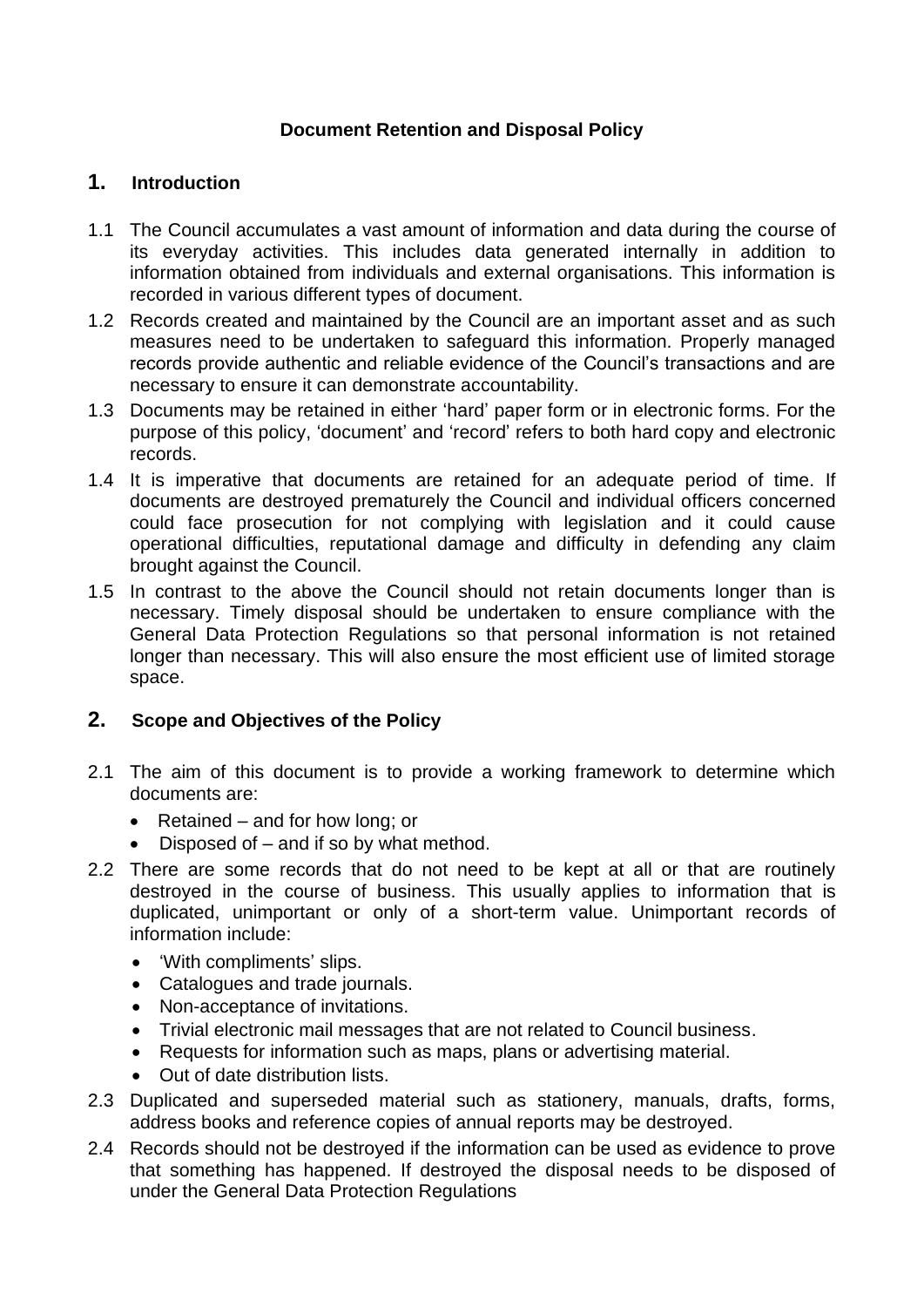## **3. Roles and Responsibilities for Document Retention and Disposal**

- 3.1 Councils are responsible for determining whether to retain or dispose of documents and should undertake a review of documentation at least on an annual basis to ensure that any unnecessary documentation being held is disposed of under the General Data Protection Regulations.
- 3.2 Councils should ensure that all employees are aware of the retention/disposal schedule.

# **4. Document Retention Protocol**

- 4.1 Councils should have in place an adequate system for documenting the activities of their service. This system should take into account the legislative and regulatory environments to which they work.
- 4.2 Records of each activity should be complete and accurate enough to allow employees and their successors to undertake appropriate actions in the context of their responsibilities to:
	- Facilitate an audit or examination of the business by anyone so authorised.
	- Protect the legal and other rights of the Council, its clients and any other persons affected by its actions.
	- Verify individual consent to record, manage and record disposal of their personal data.
	- Provide authenticity of the records so that the evidence derived from them is shown to be credible and authoritative.
- 4.3 To facilitate this the following principles should be adopted:
	- Records created and maintained should be arranged in a record-keeping system that will enable quick and easy retrieval of information under the General Data Protection Regulations
	- Documents that are no longer required for operational purposes but need retaining should be placed at the records office.
- 4.4 The retention schedules in Appendix A: List of Documents for Retention or Disposal provide guidance on the recommended minimum retention periods for specific classes of documents and records. These schedules have been compiled from recommended best practice from the Public Records Office, the Records Management Society of Great Britain and in accordance with relevant legislation.
- 4.5 Whenever there is a possibility of litigation, the records and information that are likely to be affected should not be amended or disposed of until the threat of litigation has been removed.

### **5. Document Disposal Protocol**

- 5.1 Documents should only be disposed of if reviewed in accordance with the following:
	- Is retention required to fulfil statutory or other requiatory requirements?
	- Is retention required to meet the operational needs of the service?
	- Is retention required to evidence events in the case of dispute?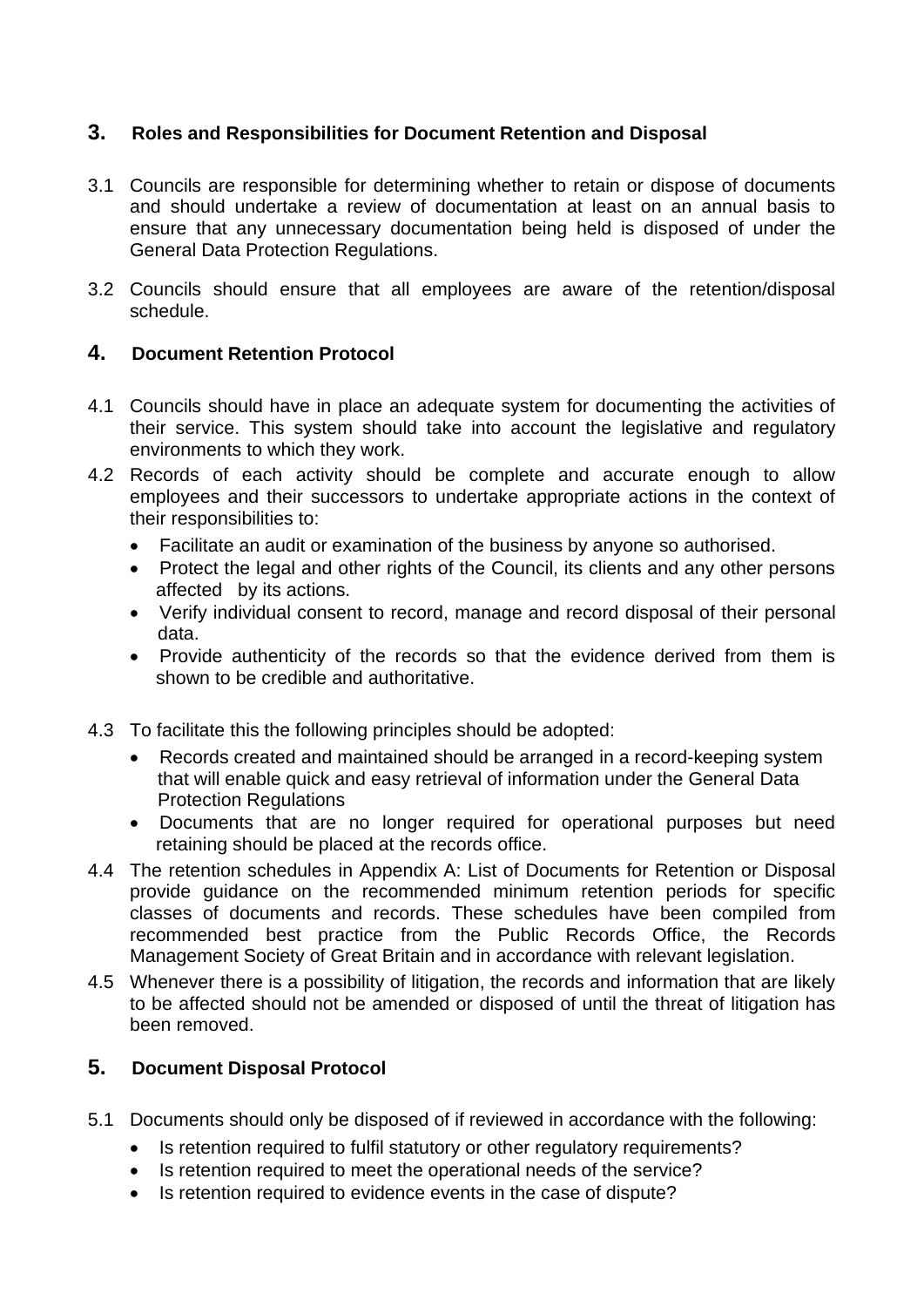- Is retention required because the document or record is of historic interest or intrinsic value?
- 5.2 When documents are scheduled for disposal the method of disposal should be appropriate to the nature and sensitivity of the documents concerned. A record of the disposal will be kept to comply with the General Data Protection Regulations.
- 5.3 Documents can be disposed of by any of the following methods:
	- Non-confidential records: place in waste paper bin for disposal.
	- Confidential records or records giving personal information: shred documents.
	- Deletion of computer records.
	- Transmission of records to an external body such as the County Records Office.
- 5.4 The following principles should be followed when disposing of records:
	- All records containing personal or confidential information should be destroyed at the end of the retention period. Failure to do so could lead to the Council being prosecuted under the General Data Protection Regulations.
	- the Freedom of Information Act or cause reputational damage.
	- Where computer records are deleted steps should be taken to ensure that data is 'virtually impossible to retrieve' as advised by the Information Commissioner.
	- Where documents are of historical interest it may be appropriate that they are transmitted to the County Records office.
	- Back-up copies of documents should also be destroyed (including electronic or photographed documents unless specific provisions exist for their disposal).
- 5.5 Records should be maintained of appropriate disposals. These records should contain the following information:
	- The name of the document destroyed.
	- The date the document was destroyed.
	- The method of disposal.

# **6. Data Protection Act 1998 – Obligation to Dispose of Certain Data**

6.1 The Data Protection Act 1998 ('Fifth Principle') requires that personal information must not be retained longer than is necessary for the purpose for which it was originally obtained. Section 1 of the Data Protection Act defines personal information as:

Data that relates to a living individual who can be identified:

- a) from the data, or
- b) from those data and other information which is in the possession of or is likely to come into the possession of the data controller.

It includes any expression of opinion about the individual and any indication of the intentions of the Council or other person in respect of the individual.

- 6.2 The Data Protection Act provides an exemption for information about identifiable living individuals that is held for research, statistical or historical purposes to be held indefinitely provided that the specific requirements are met.
- 6.3 Councils are responsible for ensuring that they comply with the principles of the under the General Data Protection Regulations namely:
	- Personal data is processed fairly and lawfully and, in particular, shall not be processed unless specific conditions are met.
	- Personal data shall only be obtained for specific purposes and processed in a compatible manner.